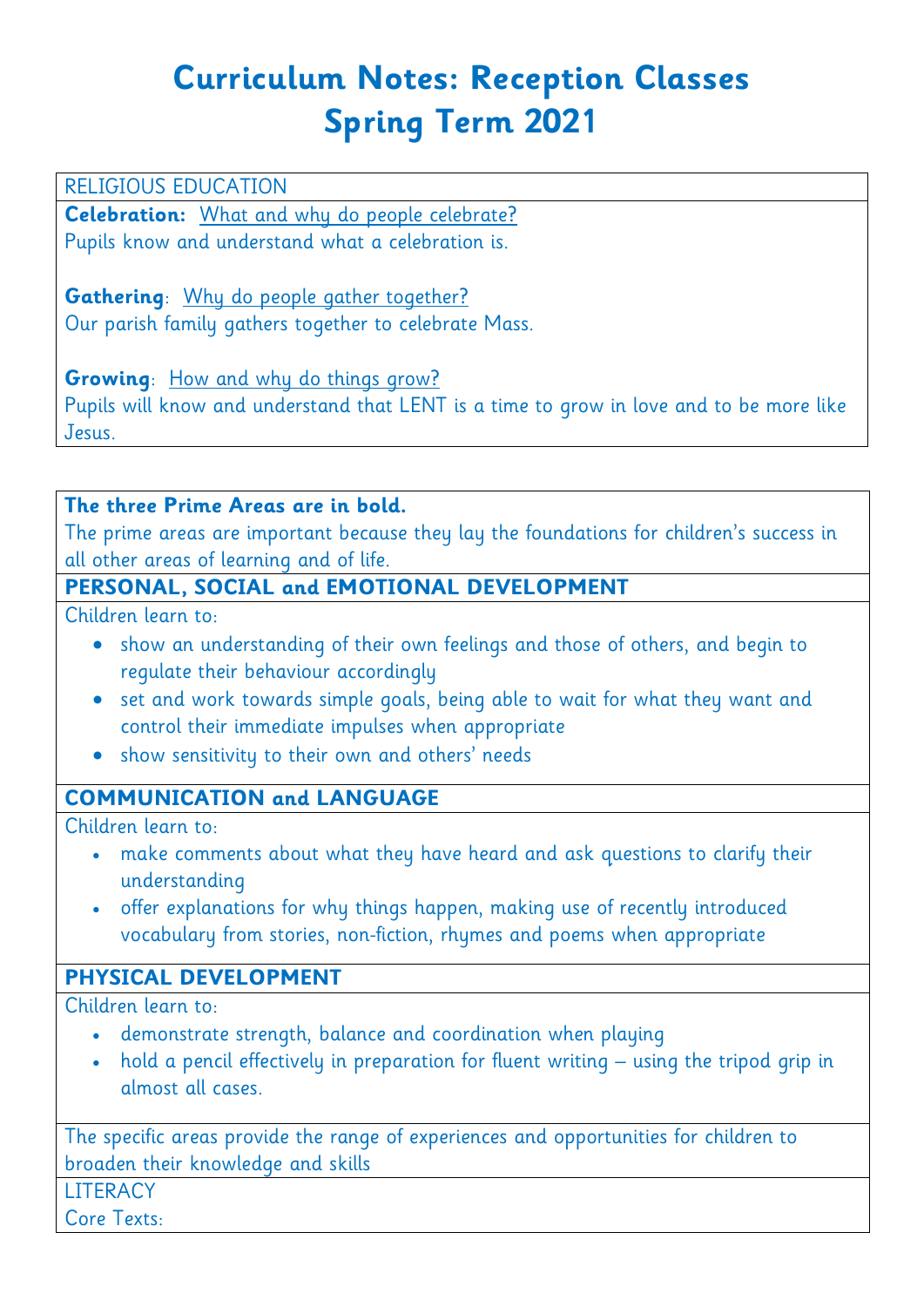# Spring 1 - Lost and Found by Oliver Jeffers

#### Spring 2 - Dear Zoo by Rod Campbell

#### Children learn to:

- continue to retell stories and narratives using their own words and key vocabulary
- anticipate (where appropriate) key events in stories
- read words consistent with their phonic knowledge by sounding and blending
- read aloud simple sentences and books that are consistent with their phonic knowledge
- know that information can be retrieved from non-fiction books to answer questions about where, who, why and how?
- write recognisable letters, most of which are correctly formed
- spell words by identifying sounds in them and representing the sounds with a letter or letters
- begin to write simple sentences.
- Pupils learn to write some irregular common words (tricky words).

### **MATHEMATICS**

Children learn to:

- verbally count past 20, recognising the pattern of the counting system
- have a deep understanding of numbers to 10, including the composition of each number
- compare quantities up to 10 in different contexts, recognising when one quantity is greater than, less than or the same as the other quantity
- In practical activities and discussion, they use the vocabulary involved in adding and subtracting. Pupils find the total number of items in two groups by counting all of them.
- count in steps of 2 and 10.
- learn and use number bond facts to 10.
- recognise 'doubles' and begin to understand the mathematical concept of a half.
- order and sequence familiar events.
- can record, using marks that they can interpret and explain for example data handling.

# UNDERSTANDING the WORLD

Children learn to:

- know some similarities and differences between different religions (Judaism Passover) and cultural communities in this country
- explain some similarities between life in this country and life in different countries, drawing on knowledge from stories, non-fiction texts and (when appropriate) maps
- explore the natural world around them, making observations and drawing pictures of animals and plants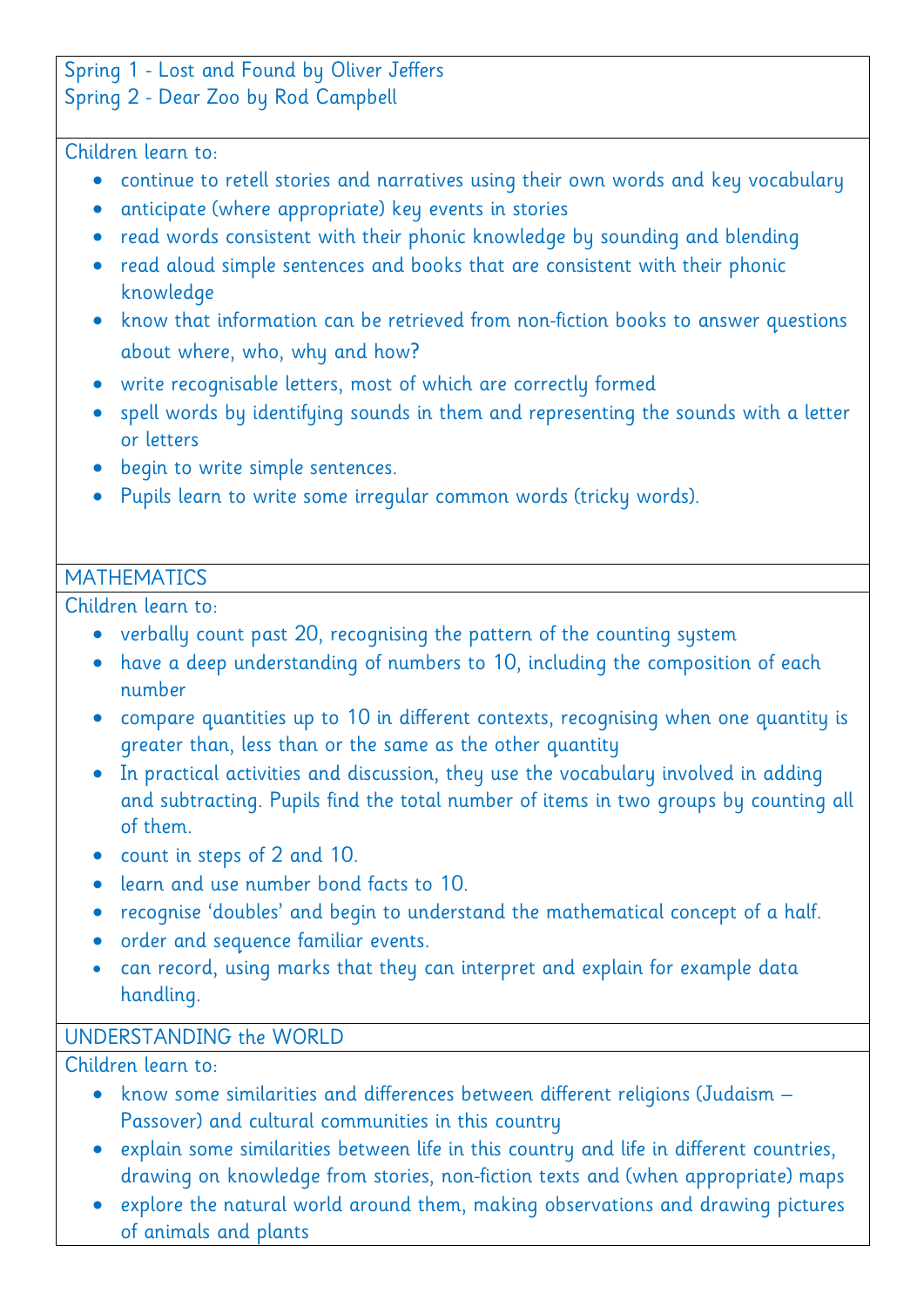- know some similarities and differences between the natural world around them and contrasting environments, drawing on their experiences and what has been read in class
- understand some important process and changes in the natural world around them, including the seasons (spring and summer)

### EXPRESSIVE ARTS and DESIGN

Children learn to:

- safely use and explore a variety of materials, tool and techniques
- recite poems linked to the learning focus

# We have included some suggestions to help and support your child.

| PERSONAL, SOCIAL and<br><b>EMOTIONAL DEVELOPMENT</b>                                                                                    | COMMUNICATION, LANGUAGE and<br><b>LITERACY</b>                                                                                                       |
|-----------------------------------------------------------------------------------------------------------------------------------------|------------------------------------------------------------------------------------------------------------------------------------------------------|
| Your child could make a<br>book/poster/picture about something<br>they have found out. Please bring<br>your work to school and share it | We will be reading 'Lost and Found' in<br>class. Can you find any other books written<br>by Oliver Jeffers?                                          |
| with the class.                                                                                                                         | Here are some useful websites to support<br>your child's phonic learning; there are some<br>free games to access or you may consider<br>subscribing. |
|                                                                                                                                         | https://www.bbc.co.uk/cbeebies/shows/alphablocks                                                                                                     |
|                                                                                                                                         | https://www.phonicsplay.co.uk/Phase2Menu.htm                                                                                                         |